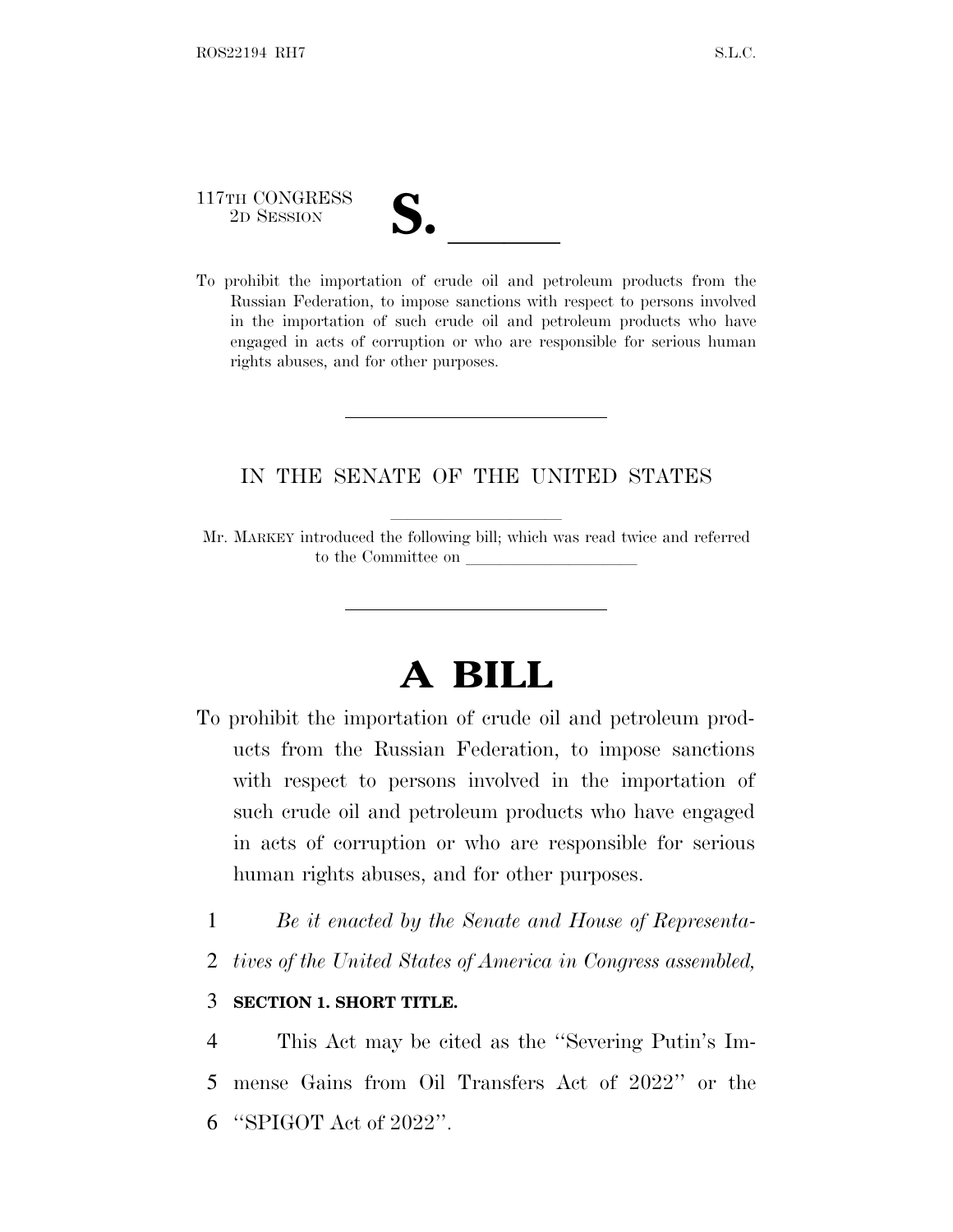## **SEC. 2. FINDINGS.**

Congress makes the following findings:

 (1) In February 2022, the Russian Federation launched a large scale invasion of Ukraine that vio- lated Ukraine's sovereignty and territorial integrity. (2) In 2021, the Russian Federation became the second-largest exporter of crude oil and petro- leum products to the United States, after Canada. (3) In 2020, 7 percent of all petroleum imports to the United States came from the Russian Federa- tion, which is more than was imported from the Kingdom of Saudi Arabia. (4) The United States private sector imported 848,000 barrels of oil from the Russian Federation per day in June 2021. (5) From January through December 2021, the United States imported 245,194,000 barrels of oil from the Russian Federation, which at an annual average of \$71 per barrel equals approximately \$17,400,000,000 in oil imports. (6) As of February 2022, oil prices have risen 22 to \$92 per barrel. (7) According to the Ministry of Finance of the Russian Federation, 36 percent of all revenue of the Government of the Russian Federation came from the oil and gas sector in 2021. In 2019 and 2020,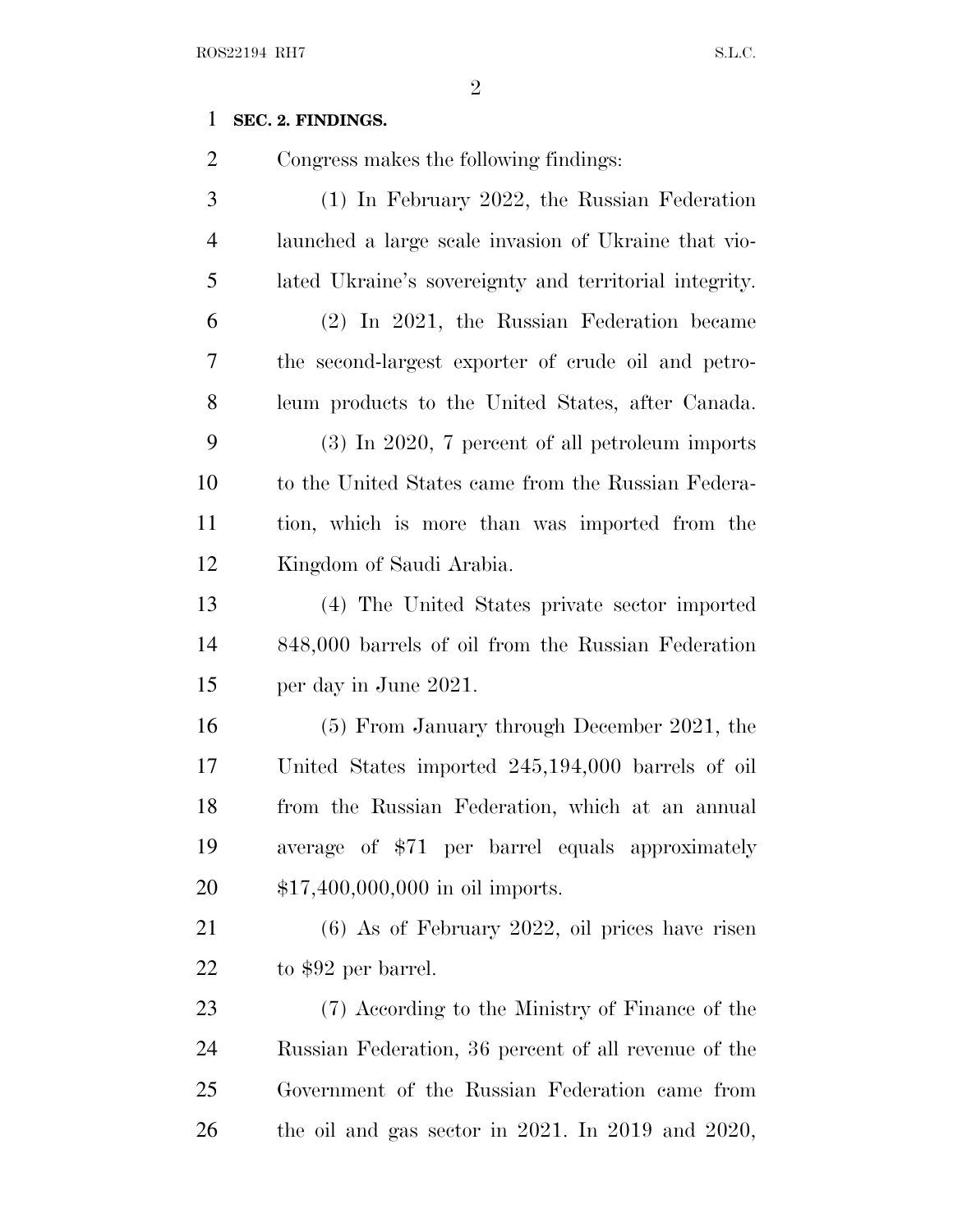| $\mathbf{1}$   | the overall percentage of revenue of that Govern-      |
|----------------|--------------------------------------------------------|
| $\overline{2}$ | ment that came from the oil and gas sector reached     |
| 3              | 39 and 28 percent, respectively.                       |
| $\overline{4}$ | (8) The President of the Russian Federation,           |
| 5              | Vladimir Putin, relies on a network of government      |
| 6              | officials, heads of state-owned enterprises, and busi- |
| 7              | ness leaders to maintain his grasp on power.           |
| 8              | (9) Russian-owned energy entities that have ties       |
| 9              | to individuals aligned with Putin see benefits from    |
| 10             | reliance by the United States on imports of crude oil  |
| 11             | and petroleum products from the Russian Federa-        |
| 12             | tion.                                                  |
| 13             | (10) In early 2021, political prisoner Alexei          |
| 14             | Navalny's Anti-Corruption Foundation outlined          |
| 15             | some of the corrupt linkages between Russian oil       |
| 16             | giant Rosneft, with key Putin ally Igor Sechin as its  |
| 17             | head, and Vladimir Putin himself.                      |
| 18             | (11) The United States Government has al-              |
| 19             | ready taken action against individuals with links to   |
| 20             | the energy sector of the Russian Federation, such as   |
| 21             | Igor Sechin, Boris and Arkady Rotenberg, Kirill        |
| 22             | Shamalov, Viktor Vekselberg, and Sergey Frusenko,      |
| 23             | under—                                                 |
|                |                                                        |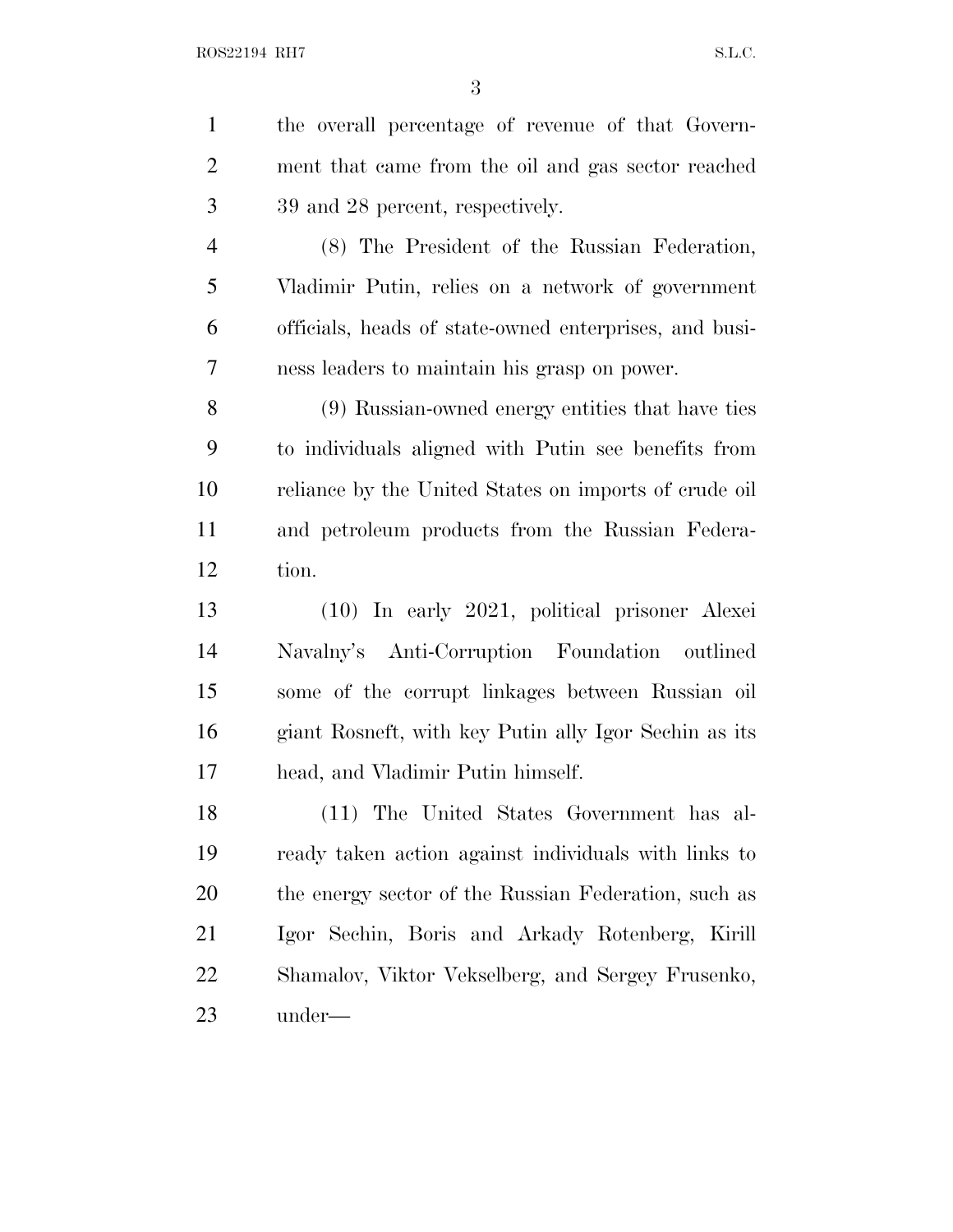| $\mathbf{1}$   | (A) the Global Magnitsky Human Rights                   |
|----------------|---------------------------------------------------------|
| $\overline{2}$ | Accountability Act (subtitle F of title XII of          |
| 3              | Public Law 114-328; 22 U.S.C. 2656 note);               |
| $\overline{4}$ | (B) Executive Orders 13661 and 13662                    |
| 5              |                                                         |
| 6              | property of additional persons contributing to          |
| 7              | the situation in Ukraine), codified by section          |
| $8\,$          | 222 of the Countering America's Adversaries             |
| 9              | Through Sanctions Act (22 U.S.C. 9522); and             |
| 10             | $(C)$ Executive Order 13582 (50 U.S.C.                  |
| 11             | 1701 note; relating to blocking property of the         |
| 12             | Government of Syria and prohibiting certain             |
| 13             | transactions with respect to Syria).                    |
| 14             | (12) While sanctions imposed by the United              |
| 15             | States in response to the Russian Federation's war      |
| 16             | of aggression against Ukraine have largely exempted     |
| 17             | the energy sector, on February 24, 2022, the United     |
| 18             | States Government announced action against the fol-     |
| 19             | lowing 2 additional individuals with links to that sec- |
| 20             | tor:                                                    |

 (A) Ivan Sechin, son of Igor Sechin, and reportedly a deputy head of a department at Rosneft.

 (B) Andrey Patrushev, a leader of Gazprom Neft, and son of Nikolai Platonovich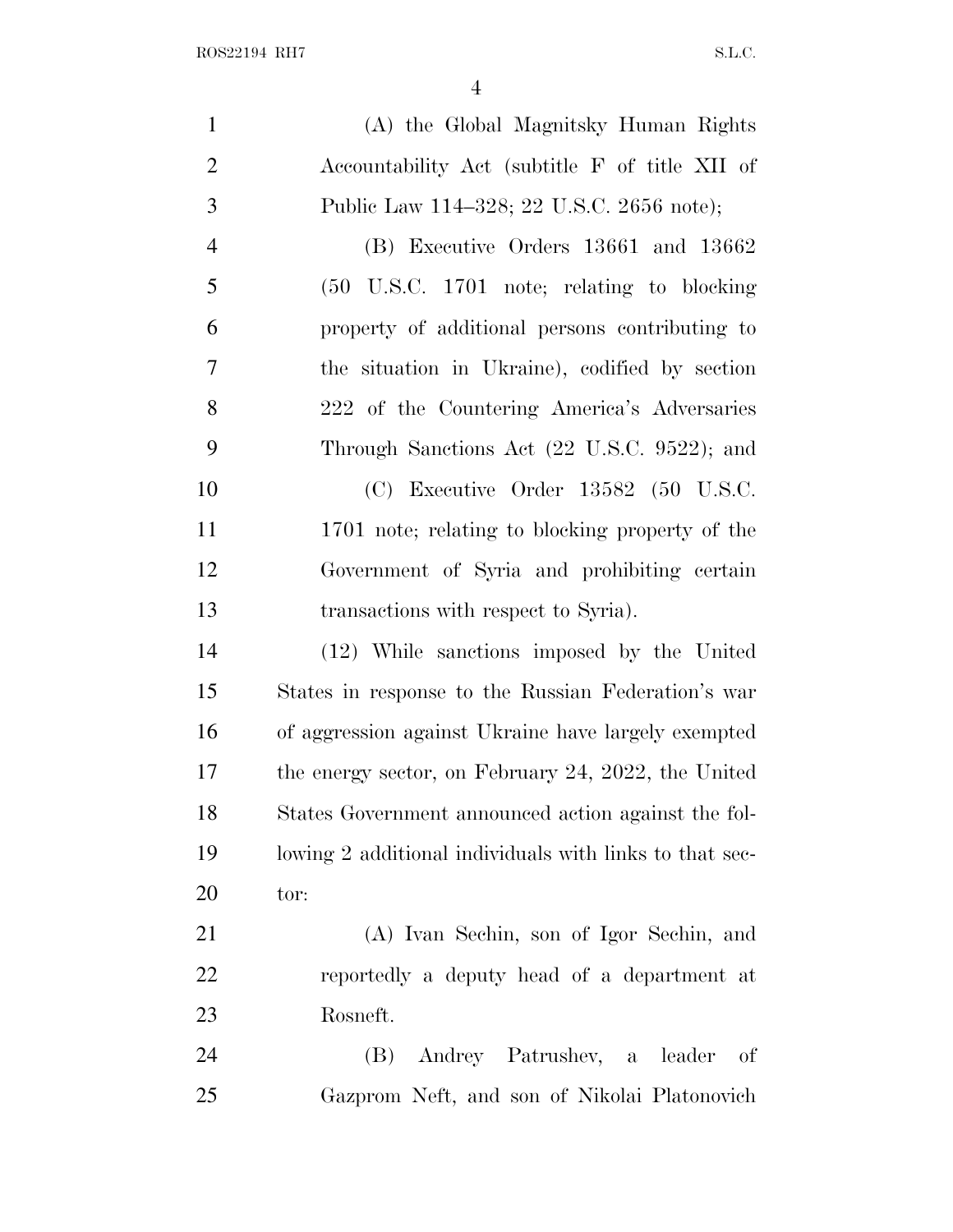| 1 | Patrushev, the Secretary of the Russian Secu-     |
|---|---------------------------------------------------|
|   | rity Council.                                     |
| 3 | (13) Despite ongoing United States imports of     |
| 4 | erude oil and petroleum products from the Russian |
| 5 | Federation and existing laws and policies against |

 supporting human rights abuses, there has been no United States Government-led analysis of the link- ages between the energy sector of the Russian Fed-eration and corruption or human rights abuses.

 (14) Oil imported from the Russian Federation contributes to the overall United States carbon foot-12 print, which makes up nearly 15 percent of all global greenhouse gas emissions.

 (15) On January 27, 2021, President Joseph R. Biden issued Executive Order 14008 (86 Fed. Reg. 7619; relating to tackling the climate crisis at home and abroad), which identifies climate change as an essential element of the foreign policy and na-tional security strategy of the United States.

 (16) The Department of Defense cites climate change as a national security threat, noting that 100 percent of geographic combatant commands were af- fected by climate-related impacts in 2019, and more than 1,700 military installations continue to be threatened by sea-level rise. Extreme weather events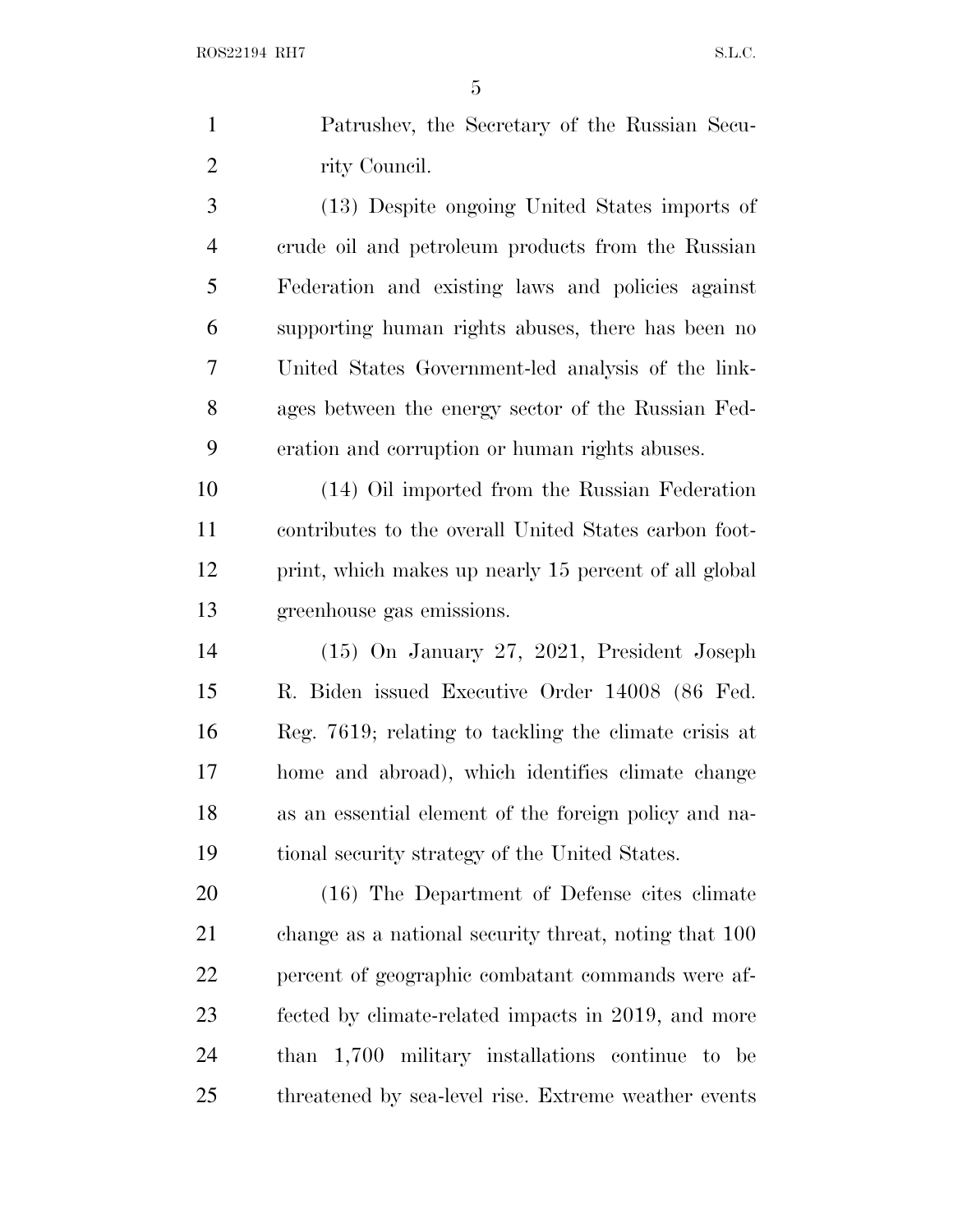| have caused more than $$796,100,000,000$ in damage    |
|-------------------------------------------------------|
| in the United States during the 5 years before the    |
| date of the enactment of this Act alone.              |
| (17) President Biden has set an economy-wide          |
| target for the United States to reduce its net green- |
| house gas emissions by 50 to 52 percent below 2005    |
| levels by 2030, which will require decarbonization in |
| the energy, buildings, and transportation sectors.    |
| SEC. 3. SENSE OF CONGRESS.                            |
| It is a sense of Congress that—                       |
| (1) the reliance of the United States on oil im-      |
| ported from the Russian Federation presents a na-     |
| tional security liability;                            |
| $(2)$ a prohibition on imports of oil from the        |
| Russian Federation could deprive the Russian Fed-     |
| eration upwards of $$20,000,000,000$ or more rev-     |
| enue from the United States in 2022;                  |
| (3) Russian energy entities are controlled by         |
| Russian executives and oligarchs with close ties to   |
| Vladimir Putin, and profits from the energy sector    |
| may be implicated in corruption and in fueling        |
| human rights abuses globally and in the Russian       |
| Federation;                                           |
| (4) the United States Government must—                |
|                                                       |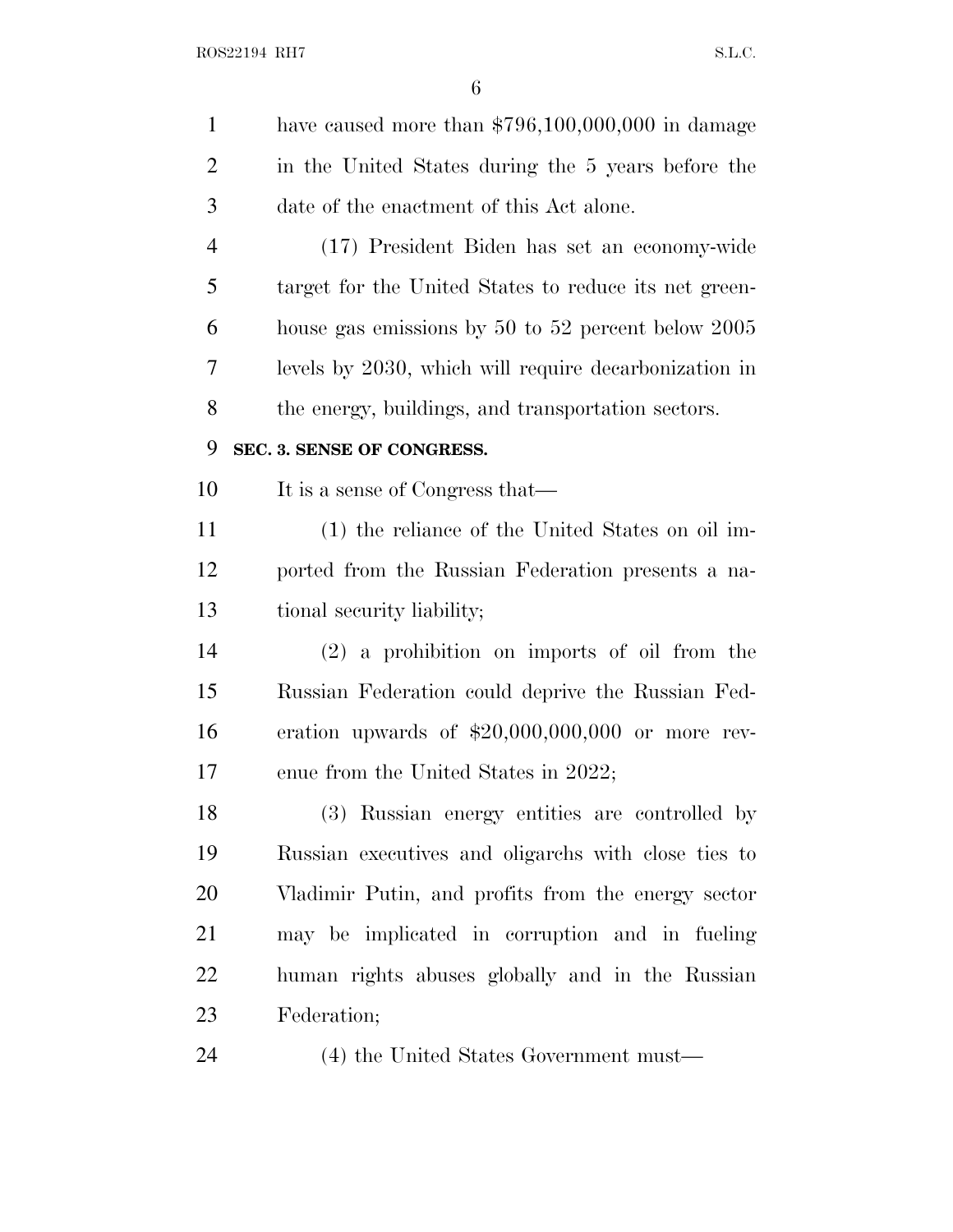| $\mathbf{1}$   | (A) investigate the links described in para-           |
|----------------|--------------------------------------------------------|
| $\overline{2}$ | $graph$ (2) to avoid funding activities tied to        |
| 3              | human rights abuses and corruption through             |
| $\overline{4}$ | the purchase of oil imported from the Russian          |
| 5              | Federation;                                            |
| 6              | (B) issue a moratorium on the importation              |
| 7              | of oil from the Russian Federation until a thor-       |
| 8              | ough investigation is complete;                        |
| 9              | (C) develop a comprehensive strategy to re-            |
| 10             | place oil imported from the Russian Federation         |
| 11             | with domestic carbon-free energy sources; and          |
| 12             | (D) invest in renewable energy alternatives            |
| 13             | to replace foreign carbon-intensive energy im-         |
| 14             | ports; and                                             |
| 15             | (5) actively decarbonizing the United States en-       |
| 16             | ergy economy is of vital strategic interest to the na- |
| 17             | tional security and climate change reduction targets   |
| 18             | of the United States.                                  |
| 19             | SEC. 4. APPROPRIATE CONGRESSIONAL COMMITTEES DE-       |
| 20             | FINED.                                                 |
| 21             | In this Act, the term "appropriate congressional com-  |
| 22             | mittees" means—                                        |
| 23             |                                                        |
|                | (1) the Committee on Finance, the Committee            |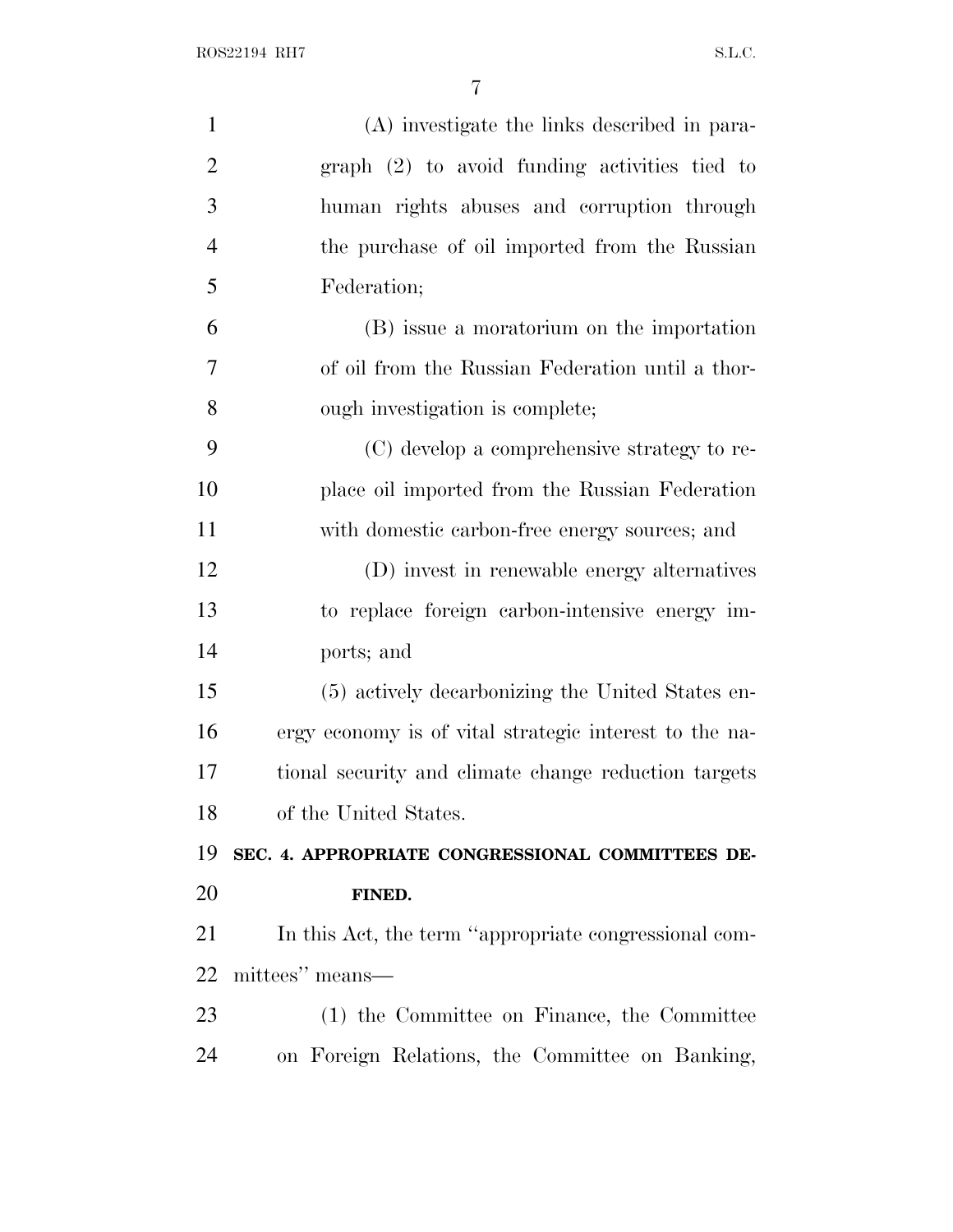Housing, and Urban Affairs, and the Committee on Energy and Natural Resources of the Senate; and (2) the Committee on Ways and Means, the Committee on Foreign Affairs, the Committee on Fi- nancial Services, and the Committee on Energy and Commerce of the House of Representatives. **SEC. 5. REPORT ON LINKS BETWEEN RUSSIAN ENERGY EN- TITIES, HUMAN RIGHTS VIOLATIONS, AND CORRUPTION.** (a) I<sup>N</sup> GENERAL.—Not later than 90 days after the date of the enactment of this Act, and annually thereafter, the Secretary of State, in coordination with the Secretary of Energy, the Secretary of the Treasury, the Secretary of Defense, the Secretary of Commerce, and the Director of National Intelligence, shall submit to the appropriate congressional committees a report— (1) identifying which Russian, United States, and international entities are involved with the im- portation of crude oil and petroleum products from 20 the Russian Federation into the United States; (2) describing the relationship of those entities, and members of their executive boards, with Vladi- mir Putin and other Russian persons subject to sanctions imposed by the United States;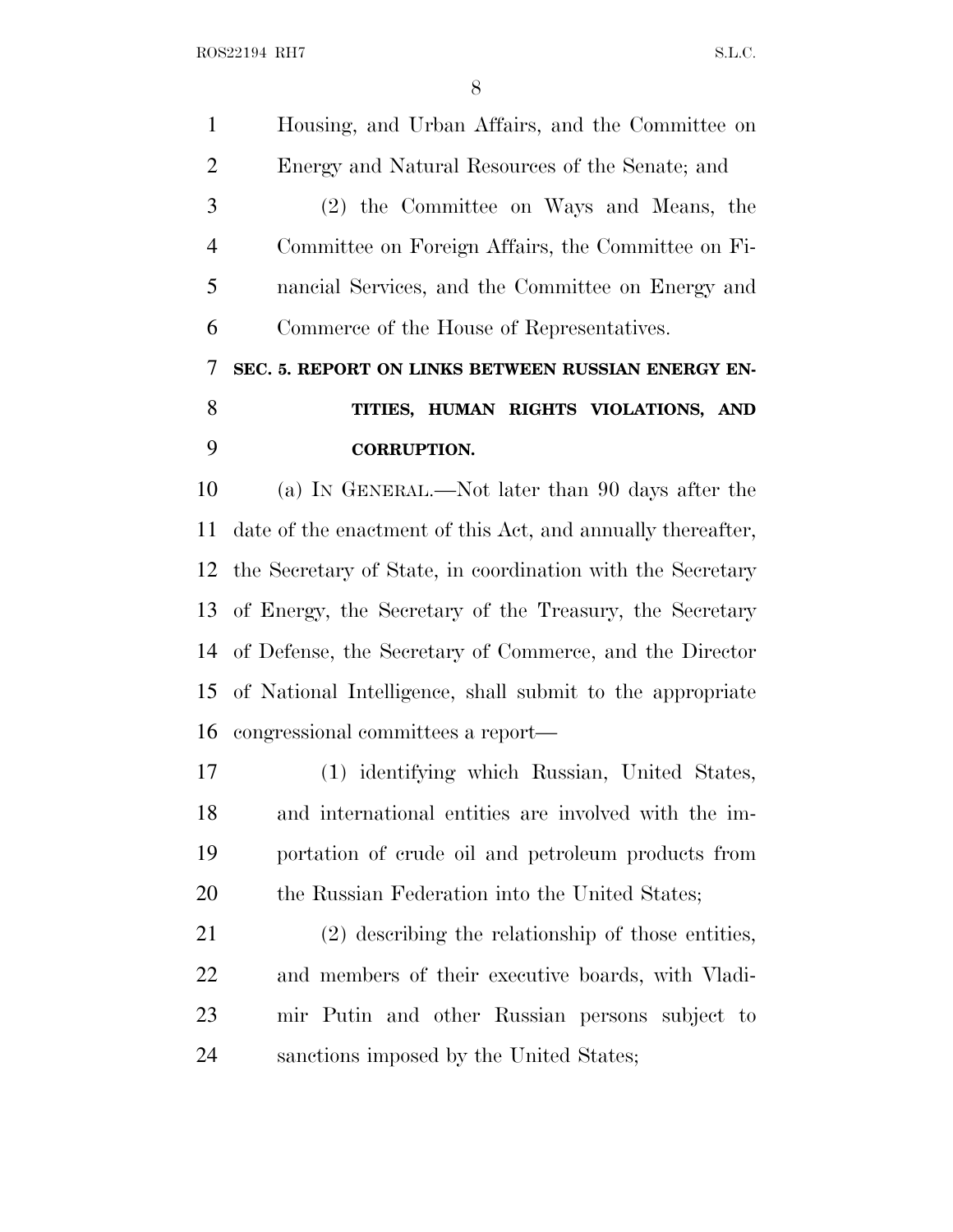(3) identifying whether any individuals de- scribed in paragraph (2) or entities described in paragraph (1) have engaged in acts of corruption or are responsible for or complicit in, or have directly or indirectly engaged in, serious human rights abuses;

 (4) identifying the ways in which revenue gen- erated from the exportation of crude oil and petro- leum products to the United States and to other countries has helped insulate the Russian economy since the United States and international community imposed sanctions in response to the Russian Fed-eration's illegal war of aggression against Ukraine;

 (5) identifying alternative suppliers for the im- portation of crude oil and petroleum products, other than from the Russian Federation, that minimize risks to United States consumers;

 (6) a comprehensive strategy to prioritize car- bon-free energy sources and reduction of the demand for fossil energy as alternatives to crude oil and pe- troleum products imported from the Russian Fed-eration; and

 (7) assessing why United States entities are choosing to do business with entities described in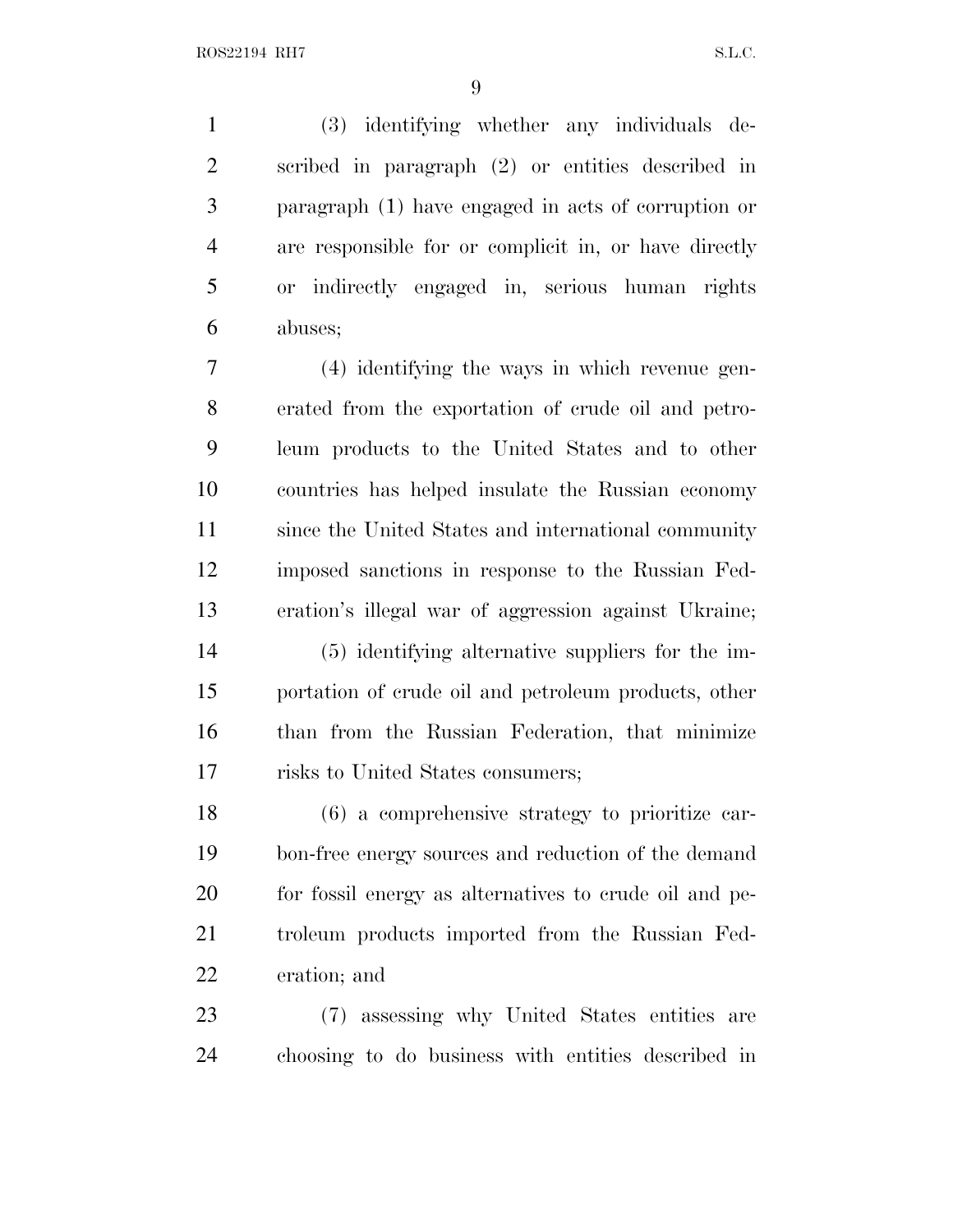ROS22194 RH7 S.L.C.

 paragraph (1) and what advantages doing business with such entities presents. (b) FORM OF REPORT.—The report required by sub- section (a) shall be submitted in unclassified form but may include a classified annex. **SEC. 6. PROHIBITION ON IMPORTATION OF CRUDE OIL AND PETROLEUM PRODUCTS FROM THE RUSSIAN FEDERATION.** (a) I<sup>N</sup> GENERAL.—Effective on the date that is 30 days after the date of the enactment of this Act, the im- portation of crude oil and petroleum products from the Russian Federation into the United States is prohibited. (b) PRESIDENTIAL WAIVER.— (1) IN GENERAL.—The President may waive the prohibition under subsection (a) for a period of 16 not more than one year if— (A) the report required by section 5 has been submitted to the appropriate congressional committees; and (B) the President submits to the appro- priate congressional committees a certification 22 that— (i) the importation of crude oil and petroleum products from the Russian Fed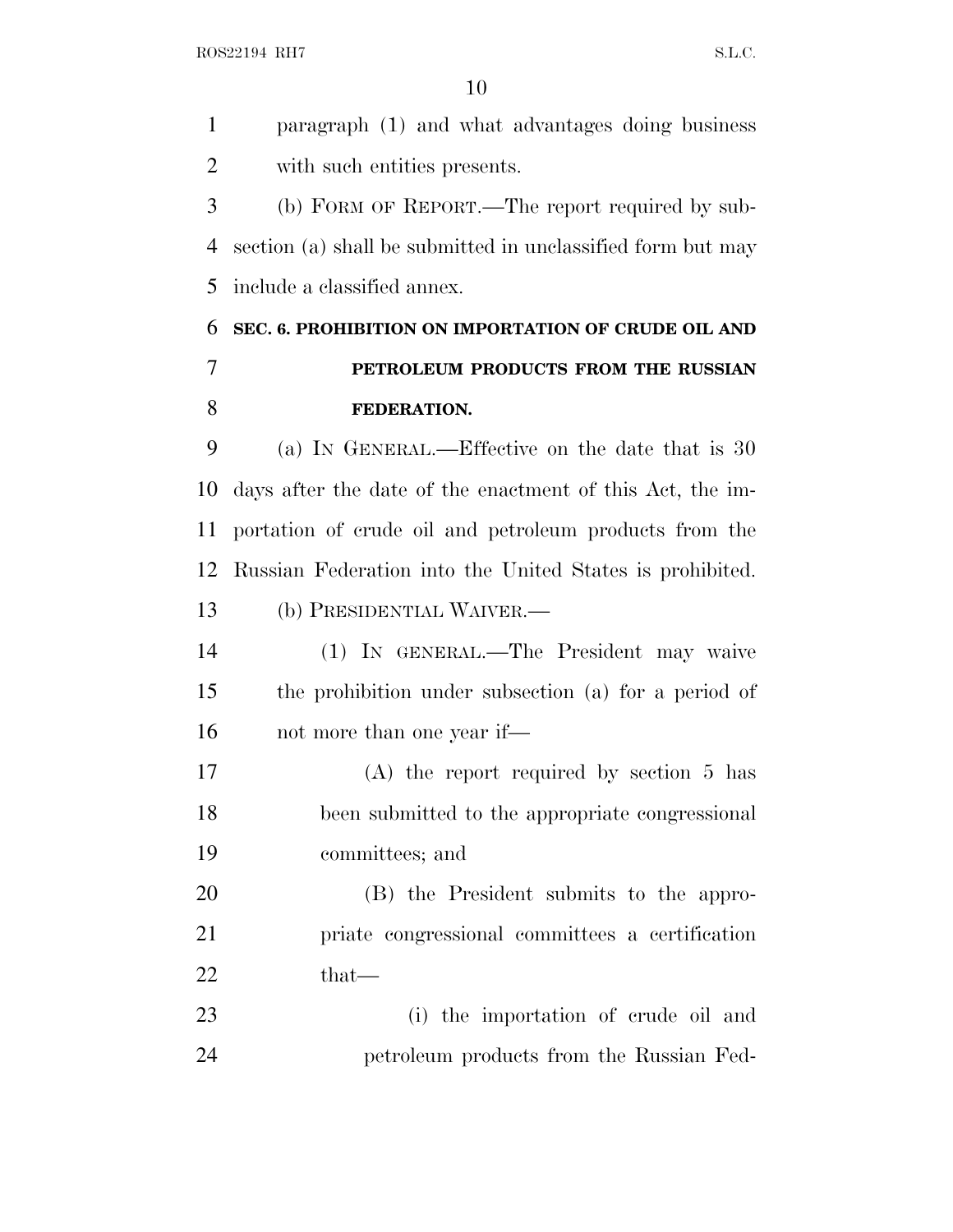$\rm\,ROS22194\;\;RHT \rm\,S.L.C.$ 

| $\mathbf{1}$   | eration does not pose a significant risk to                   |
|----------------|---------------------------------------------------------------|
| $\overline{2}$ | the national security of the United States;                   |
| 3              | (ii) a prohibition on the importation                         |
| $\overline{4}$ | of crude oil and petroleum products from                      |
| 5              | the Russian Federation would unduly im-                       |
| 6              | pact energy prices for United States con-                     |
| 7              | sumers.                                                       |
| 8              | (2) RENEWAL.—The President may renew a                        |
| 9              | waiver issued under paragraph (1) on annual basis             |
| 10             | if, before the termination date of the previous waiv-         |
| 11             | $er$ —                                                        |
| 12             | $(A)$ the most recent report required by sec-                 |
| 13             | tion 5 has been submitted to the appropriate                  |
| 14             | congressional committees; and                                 |
| 15             | (B) the President submits to the appro-                       |
| 16             | priate congressional committees a certification               |
| 17             | described in paragraph $(1)(B)$ .                             |
| 18             | (3) FORM OF CERTIFICATION.—A certification                    |
| 19             | submitted under paragraph $(1)(B)$ or $(2)(B)$ shall be       |
| 20             | submitted in unclassified form but may include a              |
| 21             | classified annex.                                             |
| 22             | SEC. 7. IMPOSITION OF SANCTIONS.                              |
| 23             | (a) IN GENERAL.—Upon receiving a report required              |
| 24             | by section 5, the President shall use the authorities pro-    |
|                | 25 vided by the provisions of law specified in subsection (b) |